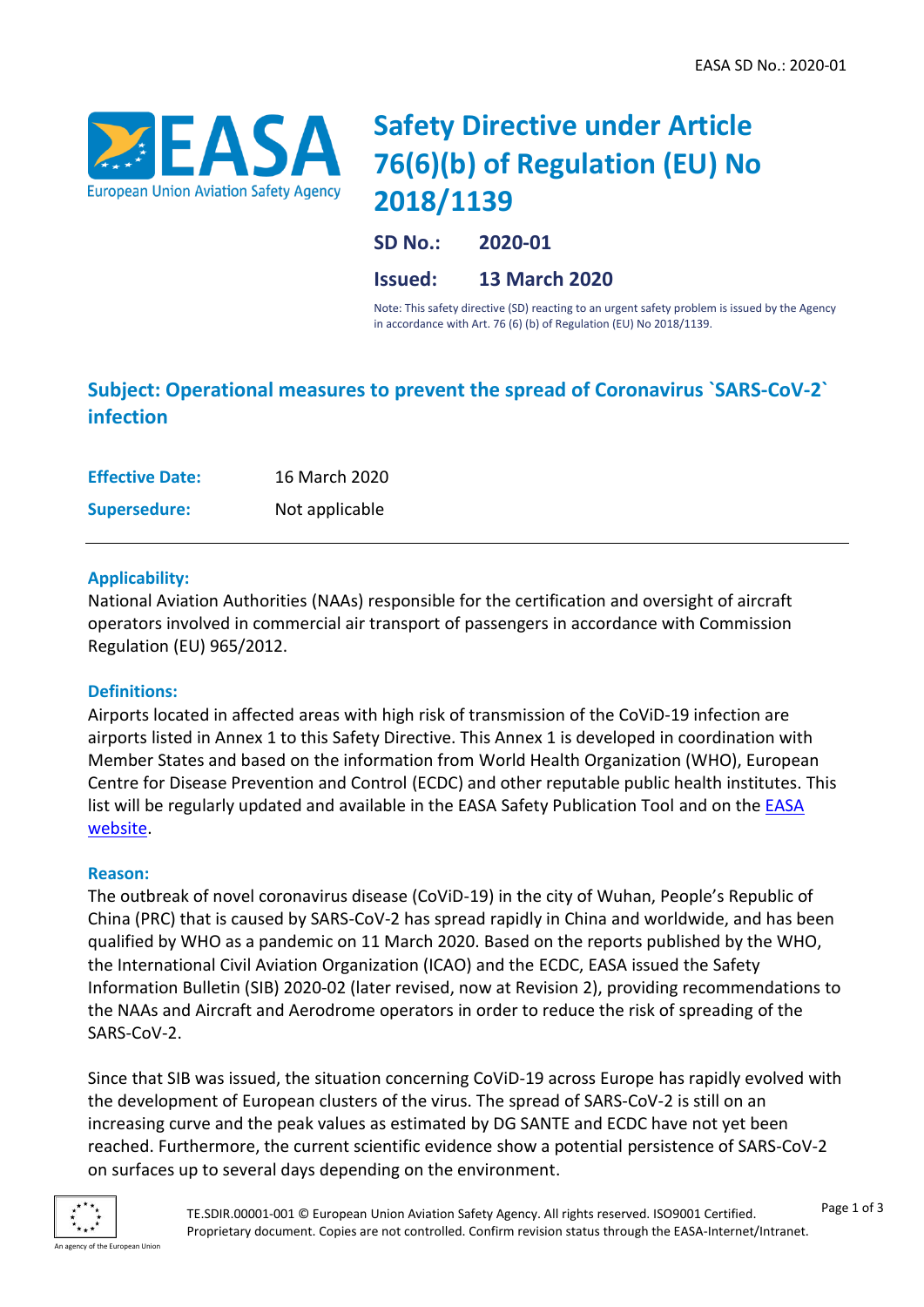For the reasons described above and in order to prevent the spread of the SARS-CoV-2 from potentially contaminated surfaces inside aircraft operated by operators certified in accordance with Commission Regulation (EU) 965/2012, EASA has decided to issue this Safety Directive which: (1) determines the safety objective to be achieved by the NAAs in respect of those operators, and (2) recommends corrective actions to be taken to achieve that objective.

In parallel EASA has issued, in accordance with Article Art. 76 (6) (a) of Regulation (EU) No 2018/1139, an equivalent Safety Directive 2020-02 addressed to Third Country Operators (TCOs) authorised by EASA pursuant to Commission Regulation (EU) No 452/2014 to perform commercial air transport operations into, within or out of the territory subject to the provisions of the Treaty on European Union.

# **Safety Objective(s) to be achieved:**

To minimise the risks to passengers and to the general public, due to operations from airports located in affected areas with high risk of transmission of the CoViD-19 infection by aircraft operators certified in accordance with Commission Regulation (EU) 965/2012.

### **Recommended Corrective Action(s) to be taken:**

- (1) NAAs to ensure, by taking the appropriate national measures, that aircraft operators under their oversight and involved in commercial air transport of passengers in accordance with Commission Regulation (EU) 965/2012 from an airport located in an affected area with high risk of transmission of the CoViD-19 infection:
	- (1.1) Clean and fully disinfect the aircraft using substances suitable for aviation use after each flight coming from an airport located in an affected area with high risk of transmission of the CoViD-19 infection (see Note 1 of this SD).

Note 1: Such as substances containing 62%-71% ethanol alcohol, 0.5% hydrogen peroxide, or 0.1% sodium hypochlorite. Suitability of the substances should be checked against the aircraft manufacturers' documentation.

The operator may implement different disinfection frequency based on a risk assessment which takes into account the operational circumstances and the duration of the disinfecting effects of the substance used. In such a case, the operator shall ensure that the aircraft is fully cleaned and disinfected not later than 24 hours after the departure from an airport located in an affected area with high risk of transmission of the CoViD-19 infection.

(1.2) Equip the aircraft with one or more Universal Precaution Kits. Such kits should be used to protect crew members who are assisting potentially infectious cases of suspected CoViD-19 and in cleaning up and correctly discarding any potentially infectious contents.

#### **Information on the actions taken:**

(2) NAAs shall take measures to achieve the determined safety objective within 7 days from the effective date of this Safety Directive and inform EASA of those measures.